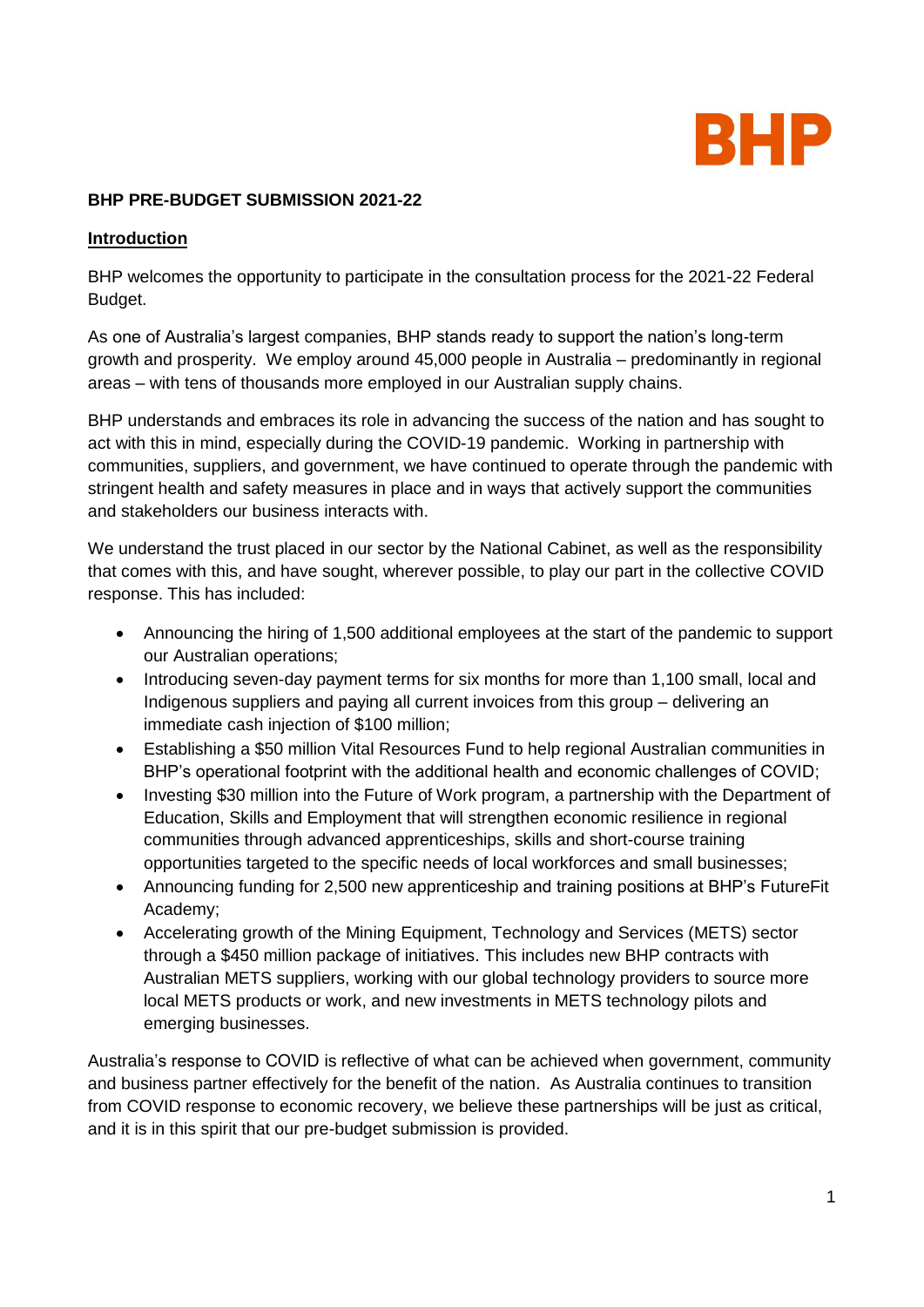## **Economic outlook**

There is no doubt that Australia begins its COVID recovery from a comparatively enviable position. On both health and economic indicators, Australia has fared well globally, and we acknowledge the decisive government action that has contributed to this outcome.

Nevertheless, we expect the economy to face a number of headwinds:

- Australia's "new normal", which includes localised COVID clusters and corresponding controls, contains an inherent degree of uncertainty for many businesses. A key priority will be to ensure all businesses in Australia can have the confidence needed to continue to invest and employ in this environment. A nationally consistent approach to border closures would be welcome in this respect.
- Secondly, in responding to unprecedented economic disruption with much-needed stimulus, Australia has accumulated a debt which will need to be managed carefully. A continuing focus on productivity and global competitiveness will be vital to drive necessary economic growth over the long term. We strongly support the government's view that increasing taxes would be counterproductive in a business-led recovery.
- Finally, Australia is an export-dependent economy in a world of rising trade protectionism and escalating tensions with our largest trading partner. As at December 2020, China had imposed trade restrictions on 10 commodities representing \$24 billion worth of Australian exports.

Against this background, BHP has identified certain policy measures that could deliver a direct and meaningful return to the nation by way of jobs, investment and economic growth, particularly in regional economies and communities. We continue to believe a strong partnership between business and government will help stimulate the economy, amplify impact, and build confidence and momentum in Australia's economic recovery.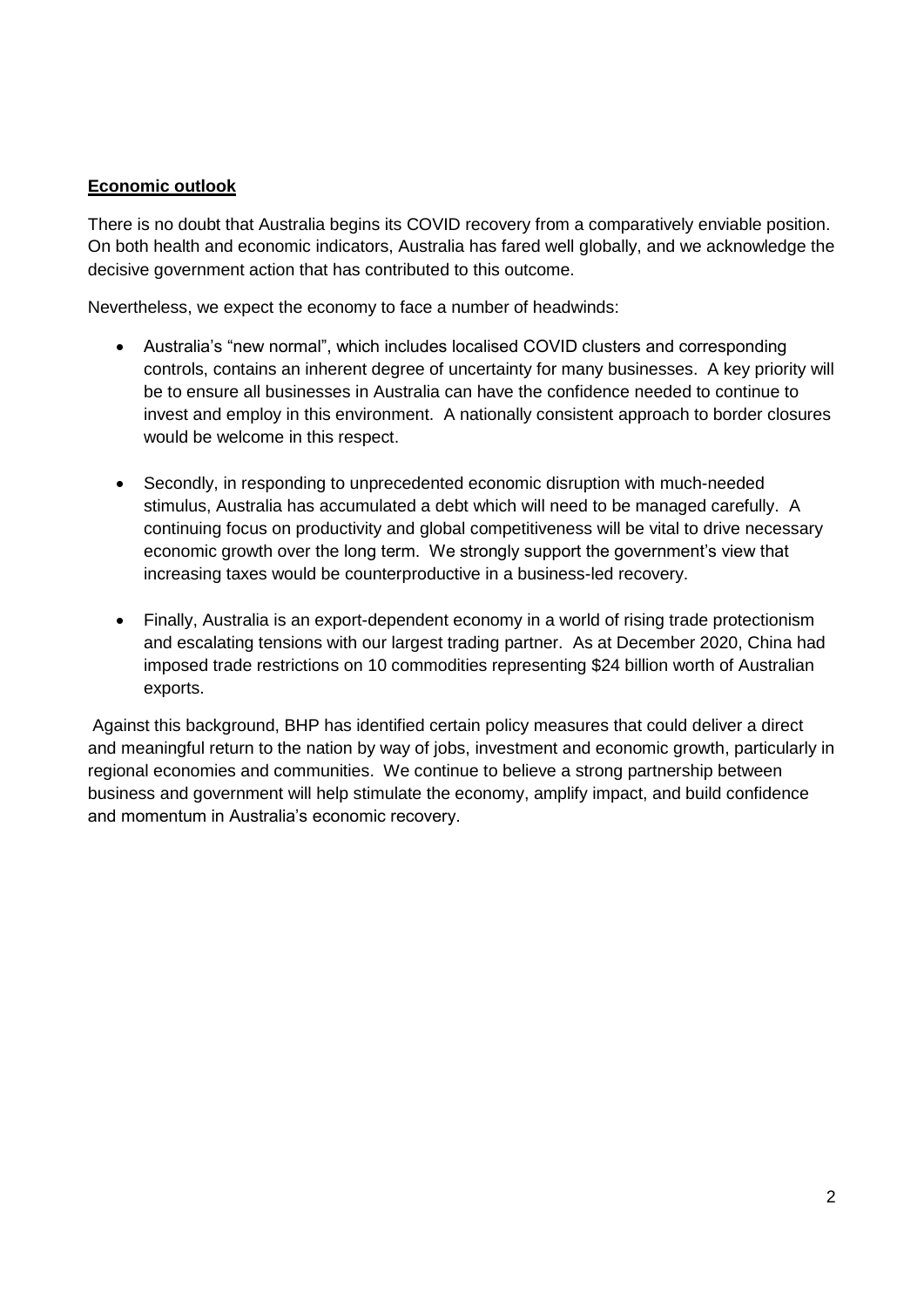## **Policy Recommendations**

To harness the momentum of Australia's successful response to COVID, BHP has made policy recommendations that aim to support the Government's objective of a business-led economic recovery.

As the world emerges from the pandemic Australia is presented with a unique opportunity, well within its grasp, to not only demonstrate its resilience but to view this as an opportunity to build back better. Realising that opportunity will require economy-wide cooperation on investment, skills and competitiveness here in Australia to ensure the nation can continue to play to our strengths in providing the commodities, the services, and the knowledge the world needs to recover.

We believe the measures outlined below support this aspiration, providing policy settings that will help unlock investment, create jobs and help business contribute more to the nation's economic recovery.

#### **Recommendation 1.1**

BHP recommends that investment incentives be implemented to **encourage nationally significant capital projects in regional areas.** This could be achieved through an investment allowance or another mechanism, with eligibility criteria linked to capital expenditure and job creation. This will help shore up Australia's next wave of investment, providing employment and supply chain opportunities – particularly in regional Australia.

#### **Recommendation 2.1**

We also propose the establishment of a new **Federal skills program that partners with large employers across Australia** to support the delivery of nationally recognised apprenticeship and traineeship programs. The program would provide large employers a single point of entry into government and a clear, streamlined process for seeking co-investment – reducing red tape, incentivising investment and helping develop Australia's next generation of skilled tradespeople. This program would not only support regions already suffering from skills shortages but would also help re-skill those from industries significantly impacted by the pandemic.

#### **Recommendation 3.1**

Finally, we encourage a continuing focus on Australia's international competitiveness through **stable fiscal settings**, and by providing certainty that existing fiscal arrangements, particularly those that deliver benefits to regional economies such as the fuel tax credit system, will continue to operate as intended. In respect of other taxes and ongoing reviews, such as the Petroleum Resource Rent Tax (PRRT) gas transfer pricing review, BHP encourages efforts to complete this work expeditiously to clarify the fiscal settings that will apply to new projects and to remove uncertainty.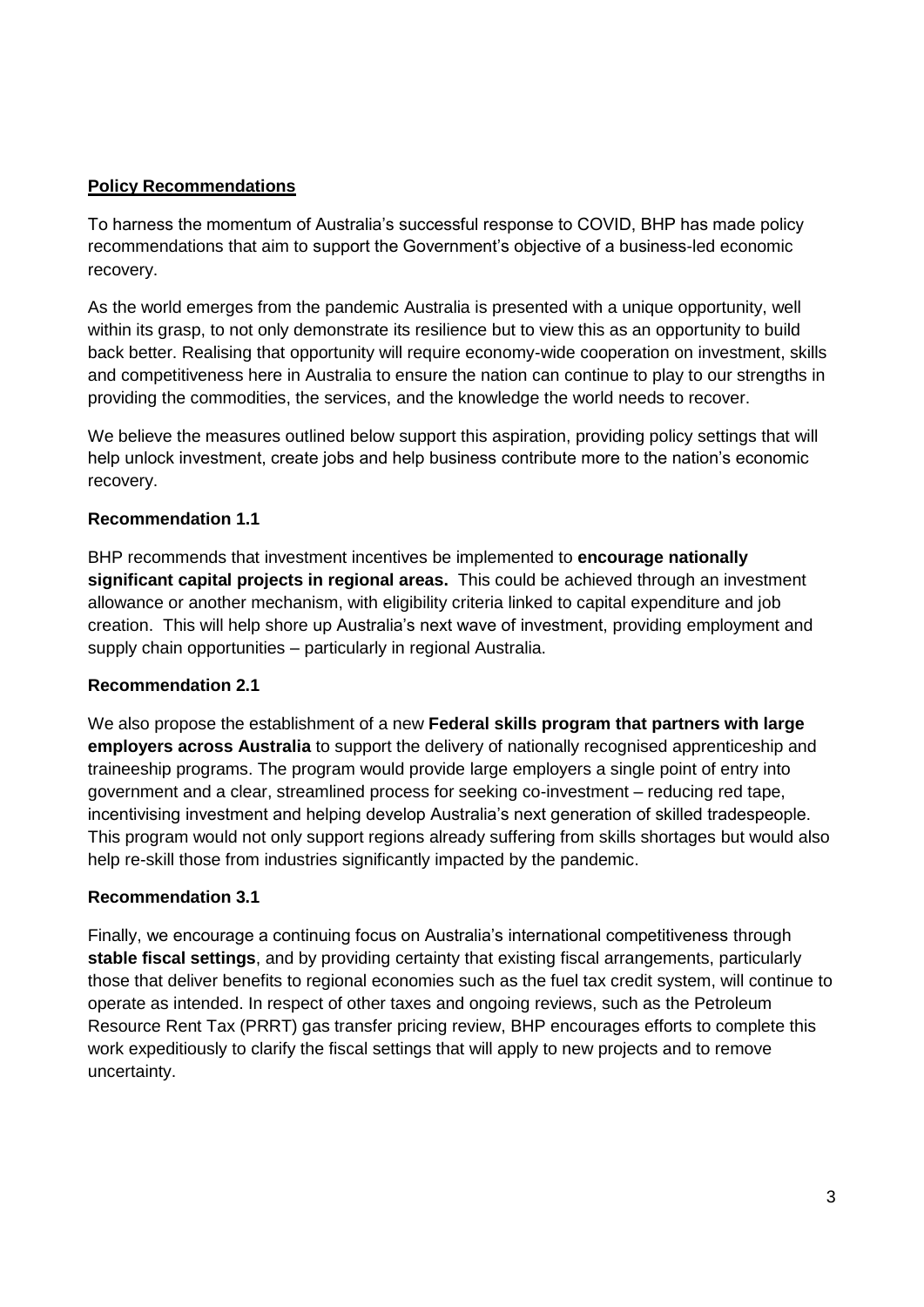## **1. Encourage nationally significant capital projects in regional Australia**

#### **Background**

Major projects are a powerful driver of direct and indirect jobs, investment, and supply chain opportunities, particularly in regional areas.

BHP's South Flank iron ore project in Western Australia, for example, began construction in July 2018. The project awarded \$4.2 billion in contracts (including \$3.2 billion for Western Australianbased work) and reached a workforce of around 3,000 people as it moved into its second full year of construction. Thousands of jobs are expected to be created over the life of the project, with an extended impact for new and existing small businesses in our supply chain.

In the current economic environment, however, Australia's project pipeline is challenged: capital budgets are under pressure, uncertainty is high and global competition is intense.

Recent data from the Reserve Bank of Australia and the Australian Bureau of Statistics bears this out: business investment as a share of nominal GDP (see Figure One below) has fallen to levels not seen since the early 1990s<sup>1</sup>.



Measures to encourage large-scale capital projects in regional areas – such as a targeted investment allowance – would help secure Australia's investment pipeline and ensure regional communities share in the economic benefits. By setting minimum project spend and job creation thresholds, the government could target its support to nationally significant projects that will generate the greatest economic impact, injecting capital to regional economies quickly and at scale.

Australia's major project pipeline was an important factor underpinning the nation's economic recoveries following the Asian Financial Crisis and the Global Financial Crisis. By helping business get more major projects across the line in an otherwise challenging

investment environment, we can secure Australia's next wave of investment and set the nation up for another robust economic comeback through regional employment and supply chain opportunities.

## **Recommendation 1.1**

-

Provide investment incentives to encourage nationally significant capital projects in regional areas with eligibility criteria linked to capital expenditure and job creation. This will help bolster

<sup>&</sup>lt;sup>1</sup> Source: [The Australian Economy and Financial Markets -](https://www.rba.gov.au/chart-pack/pdf/chart-pack.pdf?v=2021-02-10-06-09-59) February 2021 (rba.gov.au)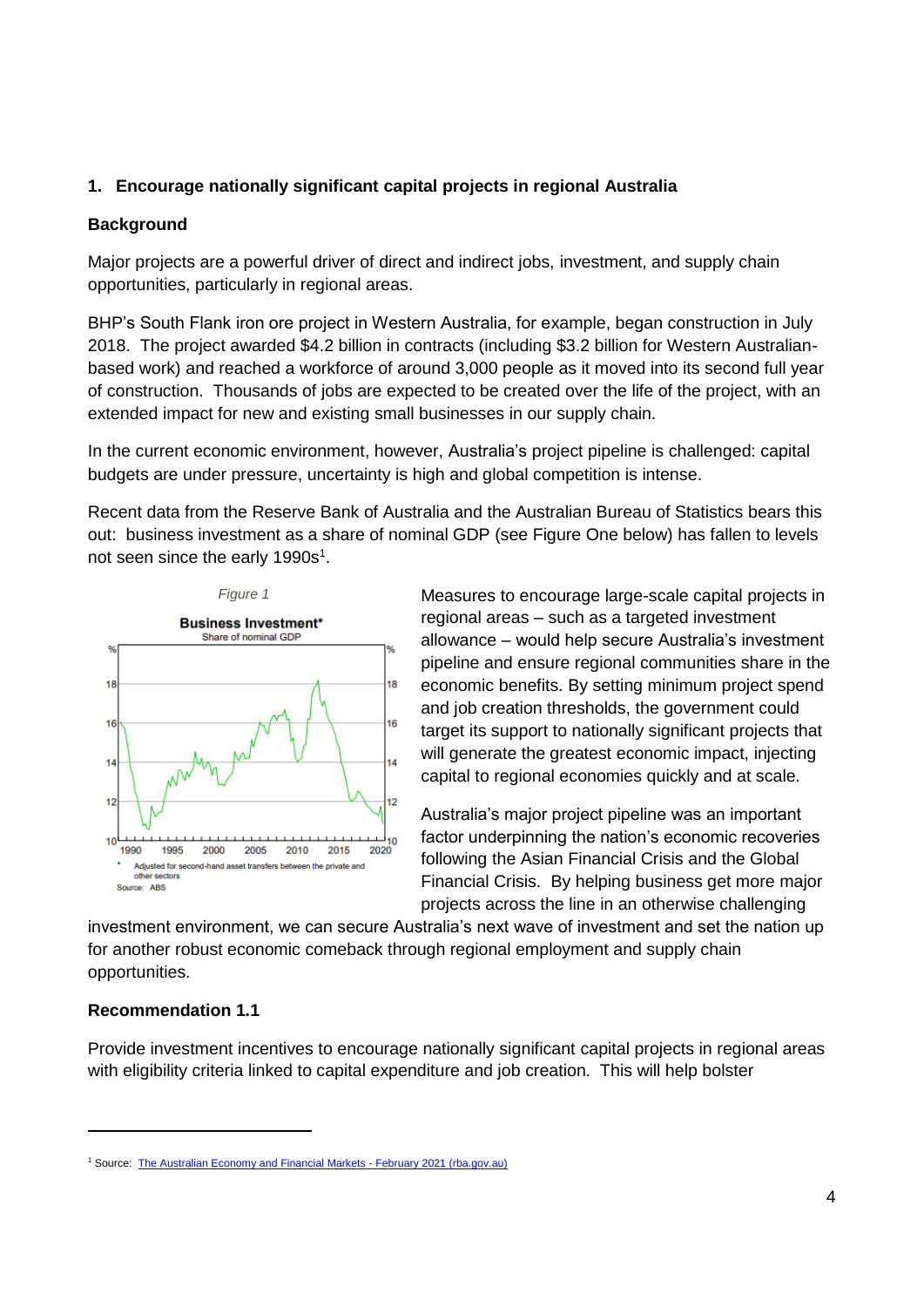Australia's next wave of investment, creating confidence, employment and supply chain opportunities – particularly in regional Australia.

# **2. Partnership on skills and training**

## **Background**

BHP opened its FutureFit Academy in March 2020, offering fast-tracked mining apprenticeships and traineeships, backed by nationally recognised curricula. To date, more than 460 people have started their career in BHP through the FutureFit pathway.

In October 2020, BHP announced it would fund 2,500 new FutureFit apprentice and trainee positions over the next five years at a cost of \$300 million. Places will be split between the Academy's purpose-built campuses in Mackay, Queensland and Welshpool, Western Australia, where students access real-life workshops and virtual reality simulation technology as part of their learning.

The FutureFit investment will create a pipeline of highly skilled, job-ready talent, and follows careful consideration of how BHP could make a direct and meaningful contribution to Australia's economic recovery.

The initiative is scalable and could accommodate additional co-investment by government to deliver even more training places. For example, an additional co-investment of \$10 million per annum would increase the overall number of positions to be offered to more than 3,000.

To date, the ability of large corporations to partner with government on skills and training programs has been limited by complex funding arrangements at both State and Federal level. This complexity is magnified when companies operate across multiple state and territory jurisdictions. These challenges were also identified in the Joyce Review.

A clear, streamlined process for large employers to partner and co-invest with government on training delivery would reduce red tape, incentivise investment and help deliver a more flexible, agile response to Australia's skills needs.

BHP also supports the Business Council of Australia's proposal for small, modularised education products – micro-credentials – to facilitate a faster, targeted response to specific skill needs. These micro-credentials should be underpinned by the BCA's proposed National Skills Passport to ensure their validation, recognition and transferability in the labour market.

## **Recommendation 2.1**

Establish a new Federal skills program that partners with large employers across Australia to support the delivery of nationally recognised apprenticeship and traineeship programs.

The program would provide large employers a single point of entry into government and a clear, streamlined process for co-investment.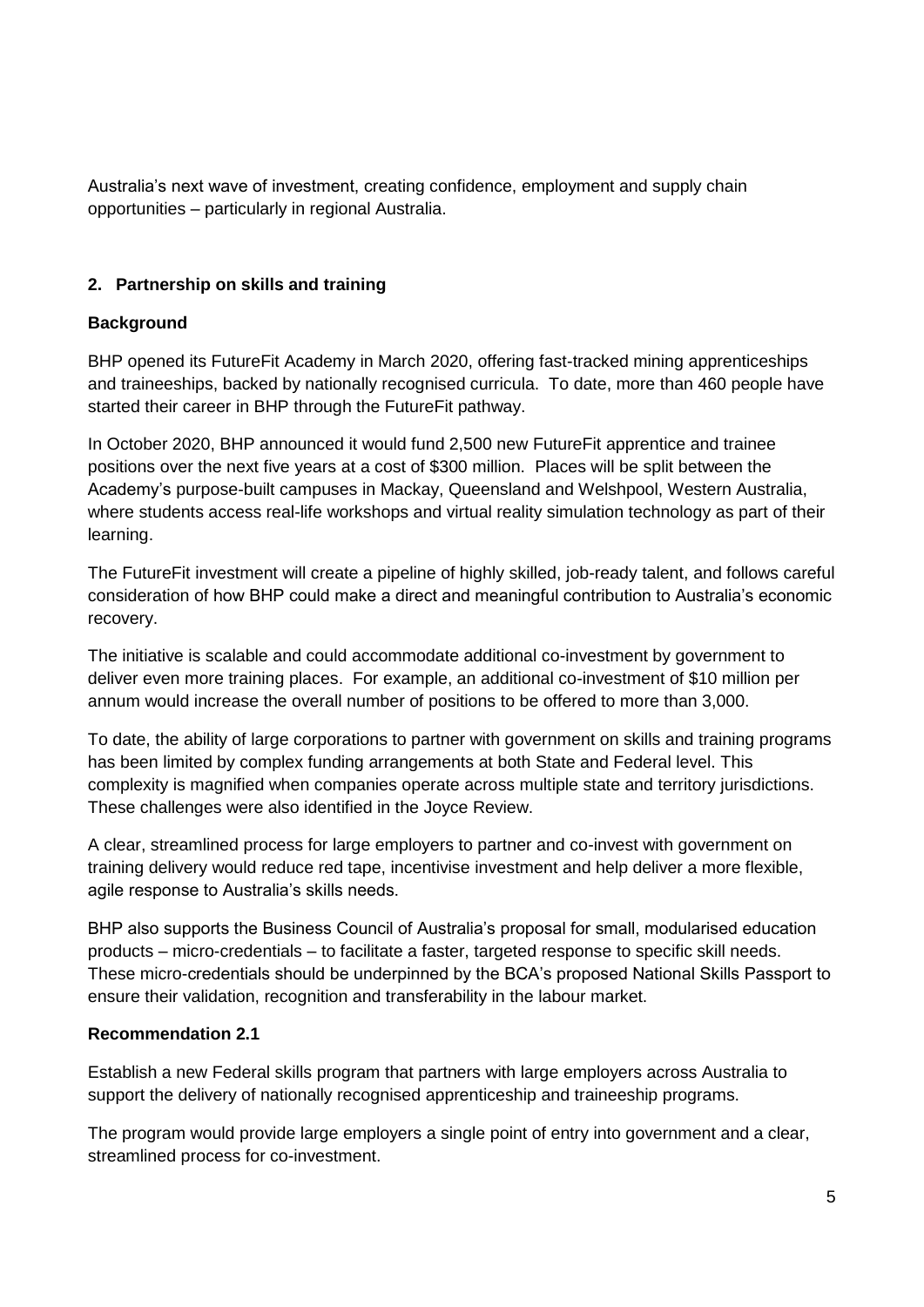# **3. Competitive, stable tax settings**

## **Background**

Tax competitiveness continues to be an important factor underpinning the investment decisions of large investors, including BHP. We remain committed to transparency and paying our fair share of tax, while supporting simple, stable and competitive tax rules to underpin long-term investments.

Over the last 10 years, BHP has paid around \$76 billion in Australian taxes, royalties and other payments to government, including around \$10 billion in financial year 2020. Our Australian effective tax rate was 31.7% in FY2020, or 42.4% if royalties are included.

As other countries move towards lower taxation regimes to encourage foreign investment, Australia cannot risk moving in the other direction. We note that consultation is currently underway on a new market mechanism for the Fuel Production Payment post-1 July 2021, and we would be concerned if this resulted in a new tax being imposed on the mining sector, particularly in relation to existing projects. We also seek certainty that the existing fuel tax credit system will remain unchanged, particularly given its significance to regional economies.

In addition, we note that the government is yet to finalise its review into Petroleum Resource Rent Tax (PRRT) gas transfer pricing regulations. Providing certainty on this will encourage the longterm confidence needed for new project investment in long-life projects spanning multiple decades.

## **Recommendation 3.1**

Maintain Australia's competitiveness as an investment destination through stable fiscal settings, by providing:

- Clarification of the operation of the PRRT gas transfer pricing regulations in the context of third-party gas processing arrangements; and
- Confirmation of no change to the existing fuel tax credit system (including no new fuel production levy or additional taxes on the mining sector).